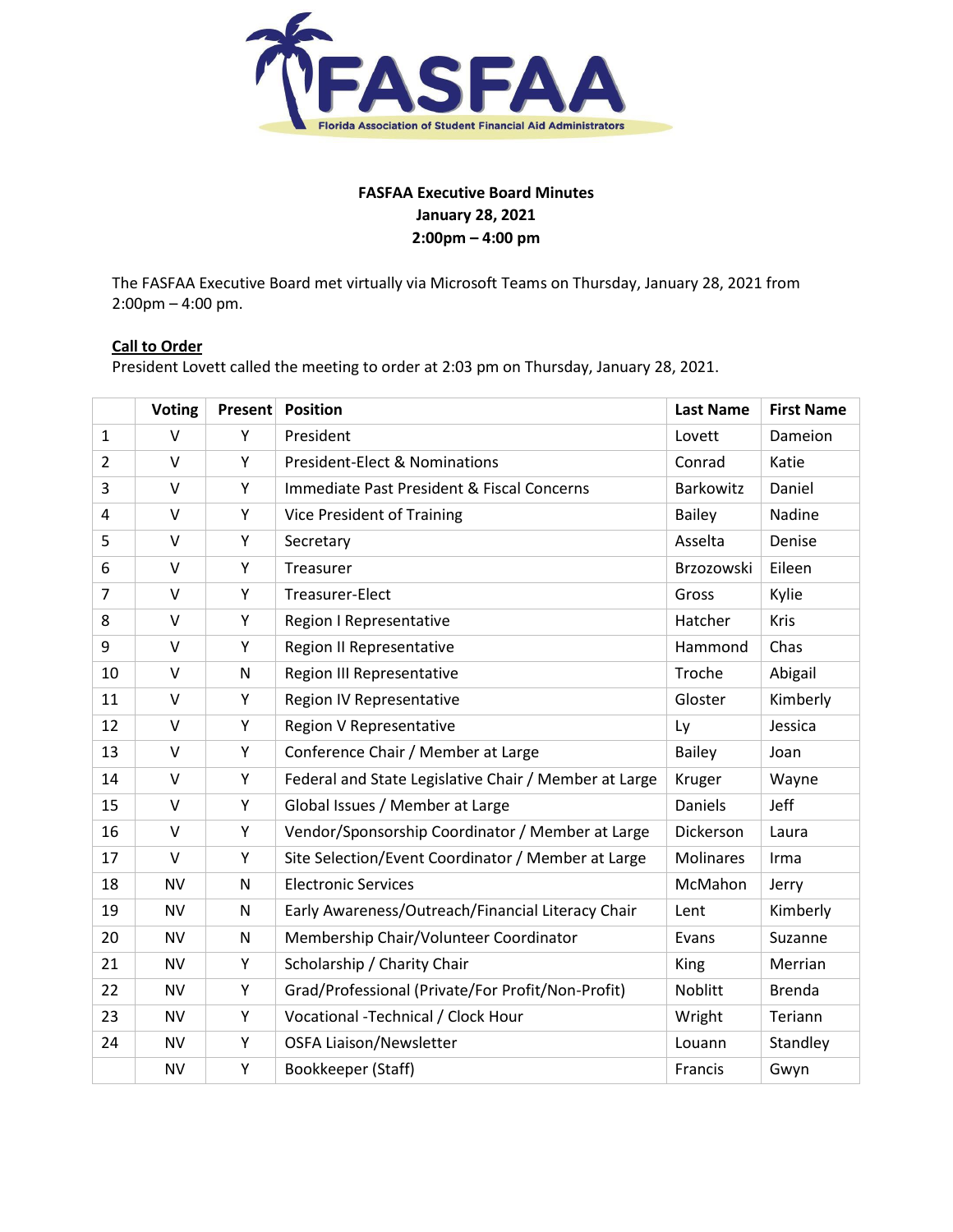A quorum for voting was met with 16/17 voting members present (94%). There were 20/24 members of the Executive Board present.

**Board Members Unable to Attend:** Abigail Troche, Kimberly Gloster, Jerry McMahon, Kimberly Lent, and Suzanne Evans. **Early Departure:** Nadine Bailey

No correction to minutes approved by acclamation.

### **Old Business Training Committee Update**

The conference committee task force has asked for help with session proposals since the conference is planned to go virtual. Financial Literacy month is in April. All regions workshops plan to offer informative sessions, along with NASFAA credentials will be included. Tray Harrison will be the FSA presenter at the conference. The annual conference will be in June with 4 full days of sessions.

### **Old Business Past President Update**

FASFAA has submitted for the NASFAA gold star award. The gold star submission was for moving the FASFAA 2020 Conference online. Since the team held 19 free webinars for members from April through June, it seemed this was a good topic to submit.

For the FASFAA 2020 Conference / Workshop series, 1011 people registered for one of the 19 sessions from the conference. Overall, everyone thought the workshops were very helpful. It was at no cost to the members, the sessions were offered as early April.

The State Wide Directors Workshop is February 10, 2021. This will be a full day workshop; there are currently 127 registrations and growing. There is a plan to open up the morning session for anyone to attend for the HEERF session during the workshop.

### **Old Business Strategic Long Range Planning Committee**

Stephen Hundley, is contracted to work with the committee on the long-range strategic plan. He has met twice with the committee; the committee members are very active and committed to the plan for the association. Stephen and the committee are reviewing the mission, vison, along with measurable goals. The 5-year plan will be ready for adoption at the annual conference.

Wayne Kruger, Federal and State Legislative Chair / Member at Large suggested submitting the State Wide Directors Workshop for the NASFAA gold star award.

### **Old Business Nominations Committee**

The nominations committee stated the open positions for next year's board are president elect, secretary, treasurer elect, regions 1, 3, 5. Katie Conrad, President-Elect & Nominations is planning to meet with the nominations committee to find out how many nominations there are and for what positions. The committee is looking for a dual slate for each position.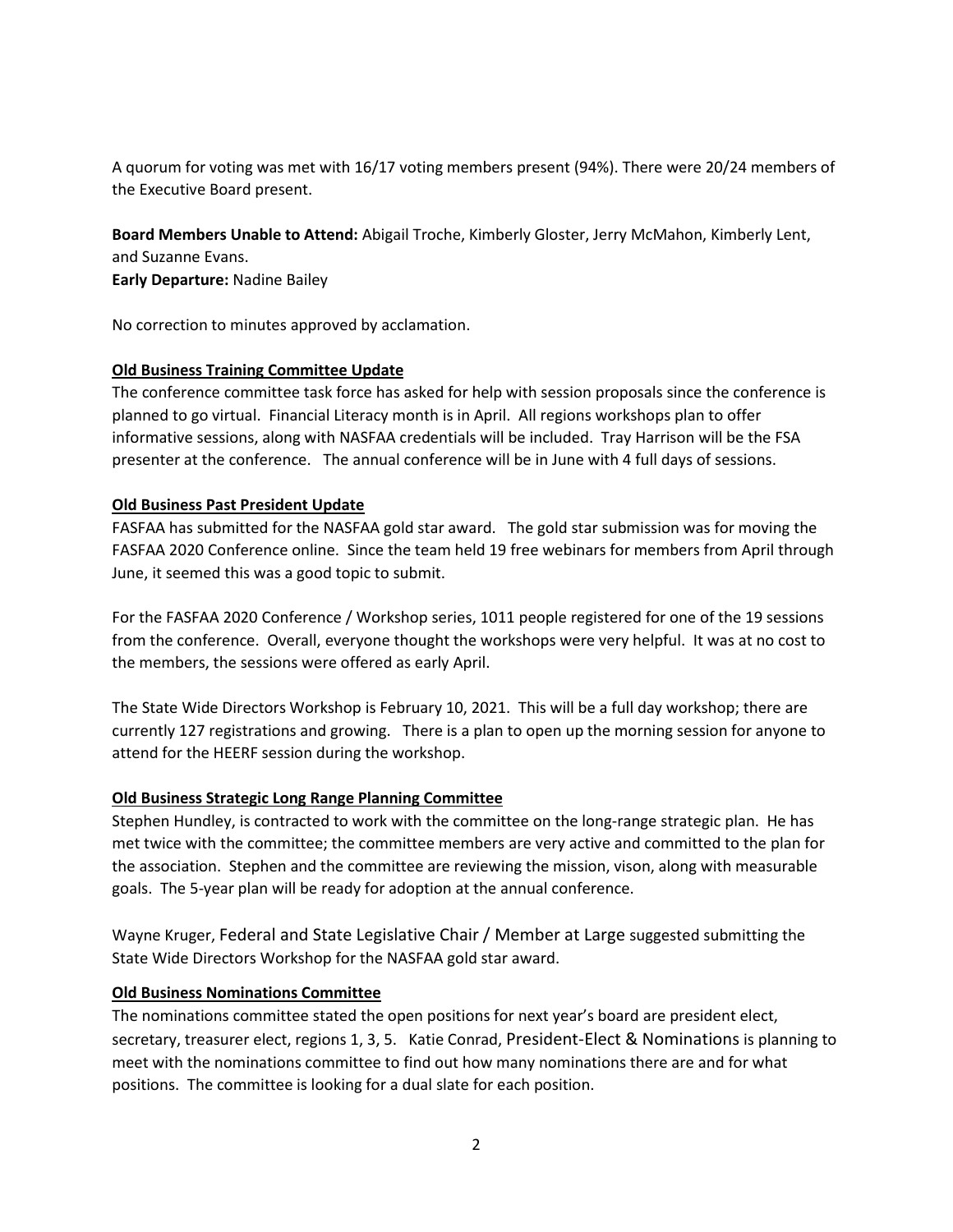### **Old Business Treasurer Update**

The 19/20 taxes have been filed under the 990 form. The year ended with a loss of \$1640.35. Approximately \$121,000 in income vs. \$123,000 in expenses. Finance committee will be convening in the next few weeks. Two budgets were originally prepared: virtual all year and hybrid. We have now switched the budget back to all virtual. There is a total income of \$57,000 membership \$24,000, \$26,000 sponsorship \$23,000 in expenses. \$34,000 is the approximate net income.

### **Old Business Membership Update**

There are currently 850 members. Joan Bailey, Membership Chair is cautiously optimistic for a total membership of 1000 members by the end of the year. The next group of training sessions will help increase the membership numbers. All volunteers who have submitted forms are active on committees and work groups.

### **Old Business Global Issues Update**

PNC is planning to do a presentation at the annual conference. Rachel Allen from Valencia College has been confirmed to do a session at the annual conference. For the month of February, there will be a page on the website to focus on Black History month. The page will include links to podcasts to commemorate Black History Month. March is women's history month, a there will be a page on the website to focus content information specific to that group. Every month there is a plan to focus on a different group as designated by Congress.

### **Old Business Electronic Services Update**

The website improvement task force is working on updating and revising the web site. It will be about 3 weeks before everything is turned on. Information will be more streamlined to find information on the web site. There was a meeting with MemberClicks before Christmas but the task force has not heard back from them. The current template on the website is the one we will continue to use.

Jeff Daniels, Global Issues / Member at Large chairperson asked the board if the status of racial members has ever been tracked. Daniel Barkowitz, Past President stated since FASFAA has had Memberclicks, the software has not tracked racial status. Gwyn Francis, Bookkeeper said in the early 70's the racial status question was taken off the membership application. Joan Bailey, Conference Chair / Member at Large chairperson, said if we put racial status on the application, there would need to be an option on the application that could be checked stating "not a requirement."

### **Old Business Conference Committee Update**

Joan Baily, Conference Chair / Member at Large shared the decision to go virtual with the conference when the conference committee met in December. There is a subcommittee working on putting the agenda together. The conference length would be over the same number of days as it would have been in person. The virtual conference will have opportunities for members to network together and with sponsors. Nadine Bailey, Vice President of Training is working on flushing out all of the session topics for the conference. At this point, it will be a tentative agenda, it is important to have this ready for registration when it opens in early March. The committee decided, based on discussions and the offering of sessions, the likelihood of pre-conference session would not be needed this would part of the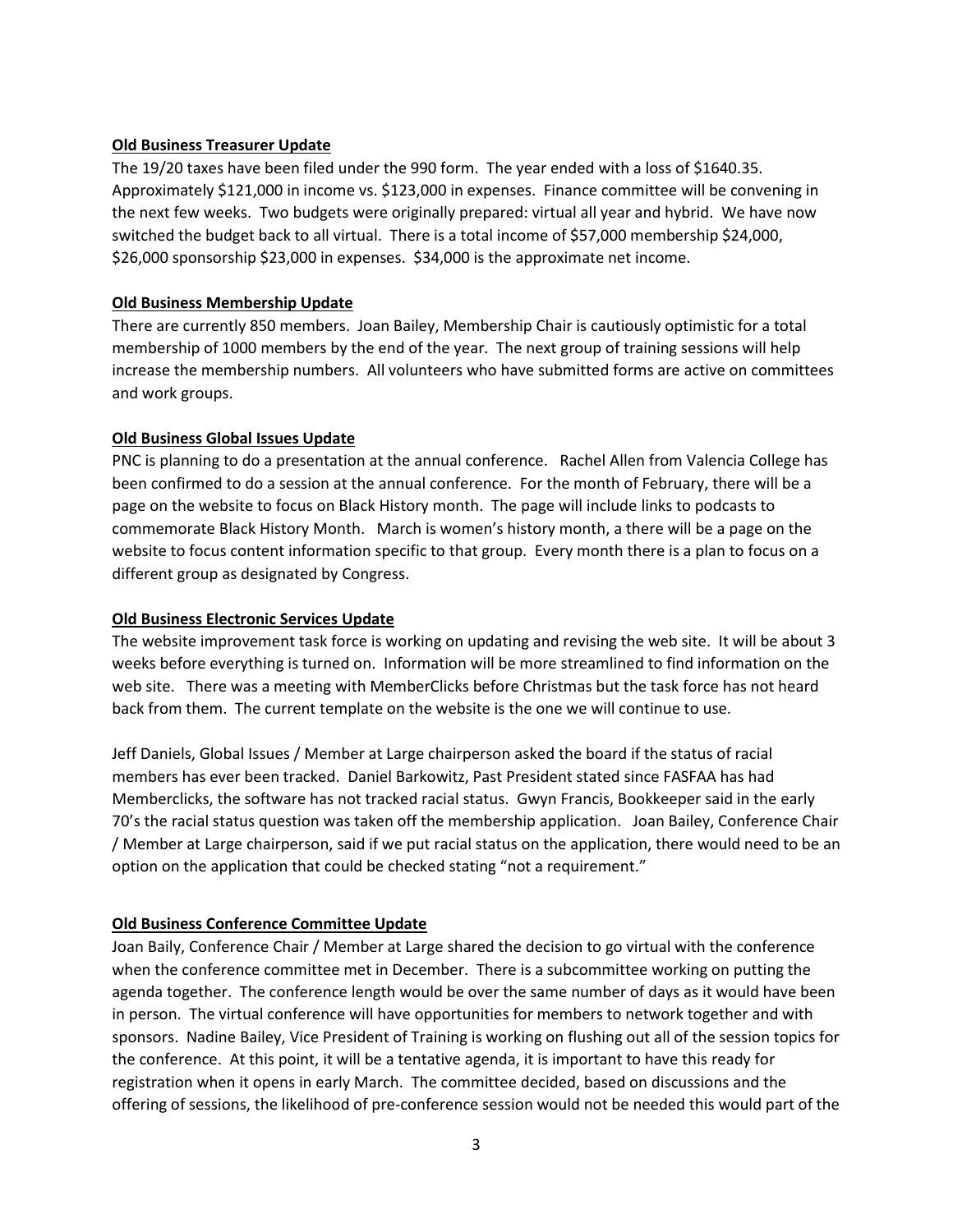regular conference. The conference committee is recommending no preconference but to start the conference earlier. The committee is also exploring what is available as a platform to run all the sessions with large numbers. There would additional fees if we use GoToWebinar. There is about \$900.00 left in the budget line, which could be used for breakout sessions or another platform. The current GoToWebinar subscription allows up to 500 attendees. Each session is limited to 500.

#### **Suggested fees for the conference**

Current Members - \$130.00 registration fees and \$30.00 goes toward next year's membership Nonmembers would pay \$160.00, \$30.00 for this year's membership and \$130.00 for the conference registration and next year's membership

No daily registration just one flat fee.

Retired members \$25.00

Conference is currently budgeted for \$6,500.00 with \$100.00 budgeted for registration If 100 people attend, the total raised would be \$10,000; the conference registration will likely exceed this. Sponsorship at conference \$16,150 actual

#### **Old Business Site Selection Update**

Irma Molinares, Site Selection/Event Coordinator / Member at Large, has requested the resort for this year's annual conference to be released from the contract with no penalties and deposit returned. If that is not approved by the hotel, she will request that the deposit be moved to a future year (2023). It is difficult to forecast what is happening and what can happen a year from now. The chances are that hotels will be offering a lot of deals to entice people to come back. Irma did not have the opportunity to speak with the hotel about full cancelation but understands they have lots of flexibility. Daniel Barkowitz, Past President is in favor of canceling and renegotiating. Jeff Daniels, Global Issues / Member at Large questions will travel budgets be back to where they were at preCovid? Irma will sending the letter to the hotel to request cancellation of the hotel for the conference.

#### **Old Business Sponsorship Update**

There is a new sponsorship breakdown with four different tiers including al carte items. The question is = since the annual conference will be held in a virtual platform will our business partners support either the ala carte options or choose to support FASFAA through one of the tiers levels? For the lenders who have paid already and were over the \$1,500.00 sponsorship tier, they would be provided ala carte items with this updated tier chart. The ones who have not paid would be charged with this new tier chart. There is a revised goal from \$60,000.00 to \$30,000.00, there is currently about \$14,000 needed to be raised to reach the goal for the annual conference. With the virtual platform what is the best fit for FASFAA? Some other states are doing a flat rate and some have a tier rate. This is a launching point to show our business partners and also to bring feedback. Most sponsors were sponsoring at the silver level previously. Laura Dickerson, Vendor/Sponsorship Coordinator / Member at Large is hoping for a virtual conference space during the annual conference week. Moving to this type of platform the conference committee felt to provide a spot at every presentation would not be realistic. They decide to do a tier placement and a slide at the end of the conference including the 6 lunch and learns. Virtual environment of a booth space including materials, which is maned by the sponsor. Laura has provided Joan Baily, Conference Chair / Member at Large with these type of platforms. All of current paid sponsors were silver and above.